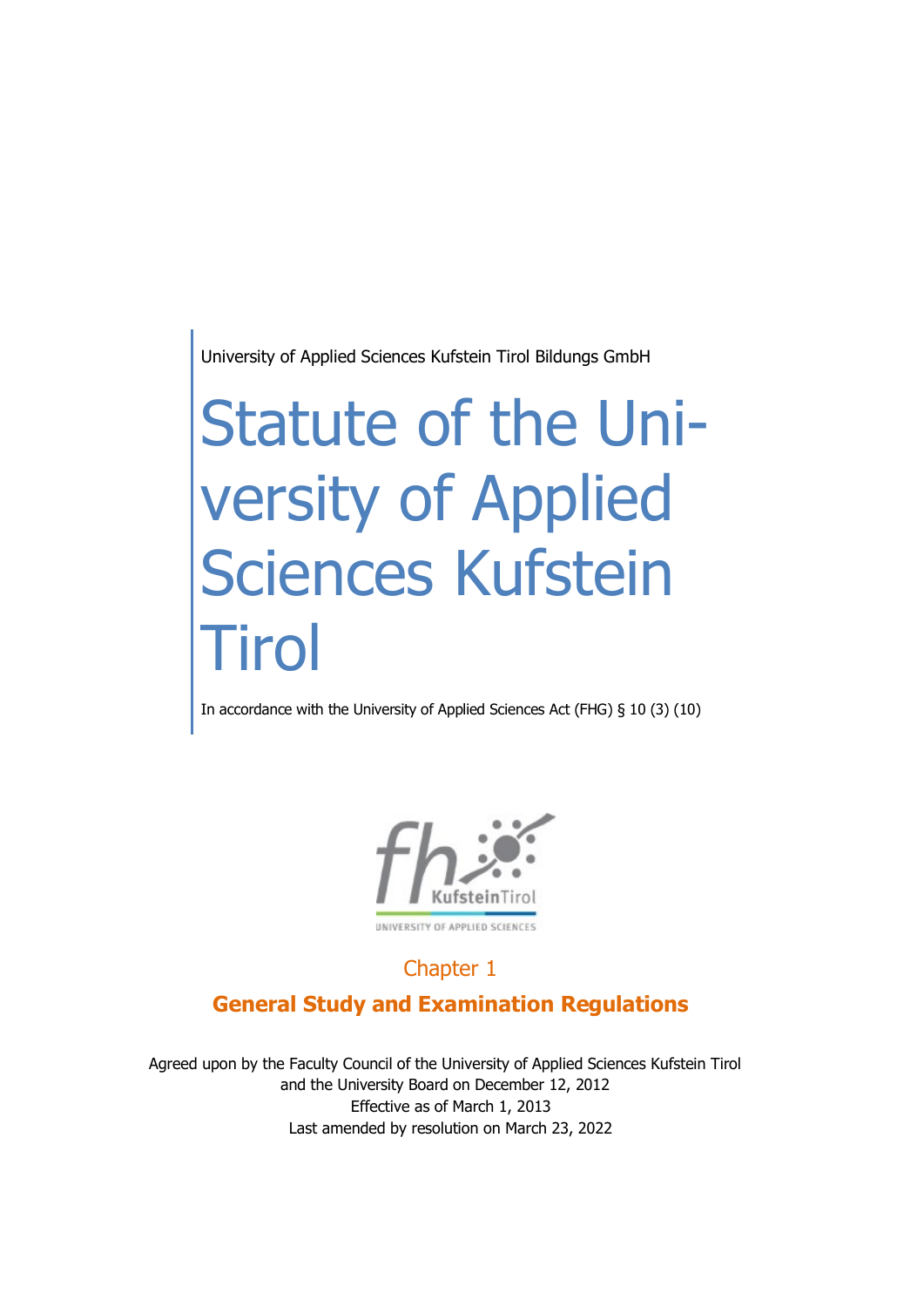

# **Table of Contents**

| 1              |      |                                                                             |  |  |
|----------------|------|-----------------------------------------------------------------------------|--|--|
|                | 1.1  |                                                                             |  |  |
|                | 1.2  |                                                                             |  |  |
|                | 1.3  |                                                                             |  |  |
|                | 1.4  |                                                                             |  |  |
|                | 1.5  |                                                                             |  |  |
|                | 1.6  |                                                                             |  |  |
|                |      | 1.6.1                                                                       |  |  |
|                |      | 1.6.2                                                                       |  |  |
|                | 1.7  |                                                                             |  |  |
|                | 1.8  |                                                                             |  |  |
| $\overline{2}$ |      |                                                                             |  |  |
|                | 2.1  |                                                                             |  |  |
|                | 2.2  |                                                                             |  |  |
|                | 2.3  |                                                                             |  |  |
|                | 2.4  |                                                                             |  |  |
|                | 2.5  |                                                                             |  |  |
|                | 2.6  |                                                                             |  |  |
|                | 2.7  |                                                                             |  |  |
|                | 2.8  | Deception, Fraud, Regulatory Violations and Invalidation of Examinations 10 |  |  |
|                | 2.9  |                                                                             |  |  |
|                | 2.10 |                                                                             |  |  |
| 3              |      |                                                                             |  |  |
|                | 3.1  |                                                                             |  |  |
|                | 3.2  |                                                                             |  |  |
|                | 3.3  |                                                                             |  |  |
|                | 3.4  |                                                                             |  |  |
| 4              |      |                                                                             |  |  |
|                | 4.1  |                                                                             |  |  |
|                | 4.2  |                                                                             |  |  |
|                | 4.3  |                                                                             |  |  |
|                | 4.4  |                                                                             |  |  |
| 5              |      |                                                                             |  |  |
|                | 5.1  |                                                                             |  |  |
|                | 5.2  |                                                                             |  |  |
|                | 5.3  |                                                                             |  |  |
|                | 5.4  |                                                                             |  |  |
|                |      |                                                                             |  |  |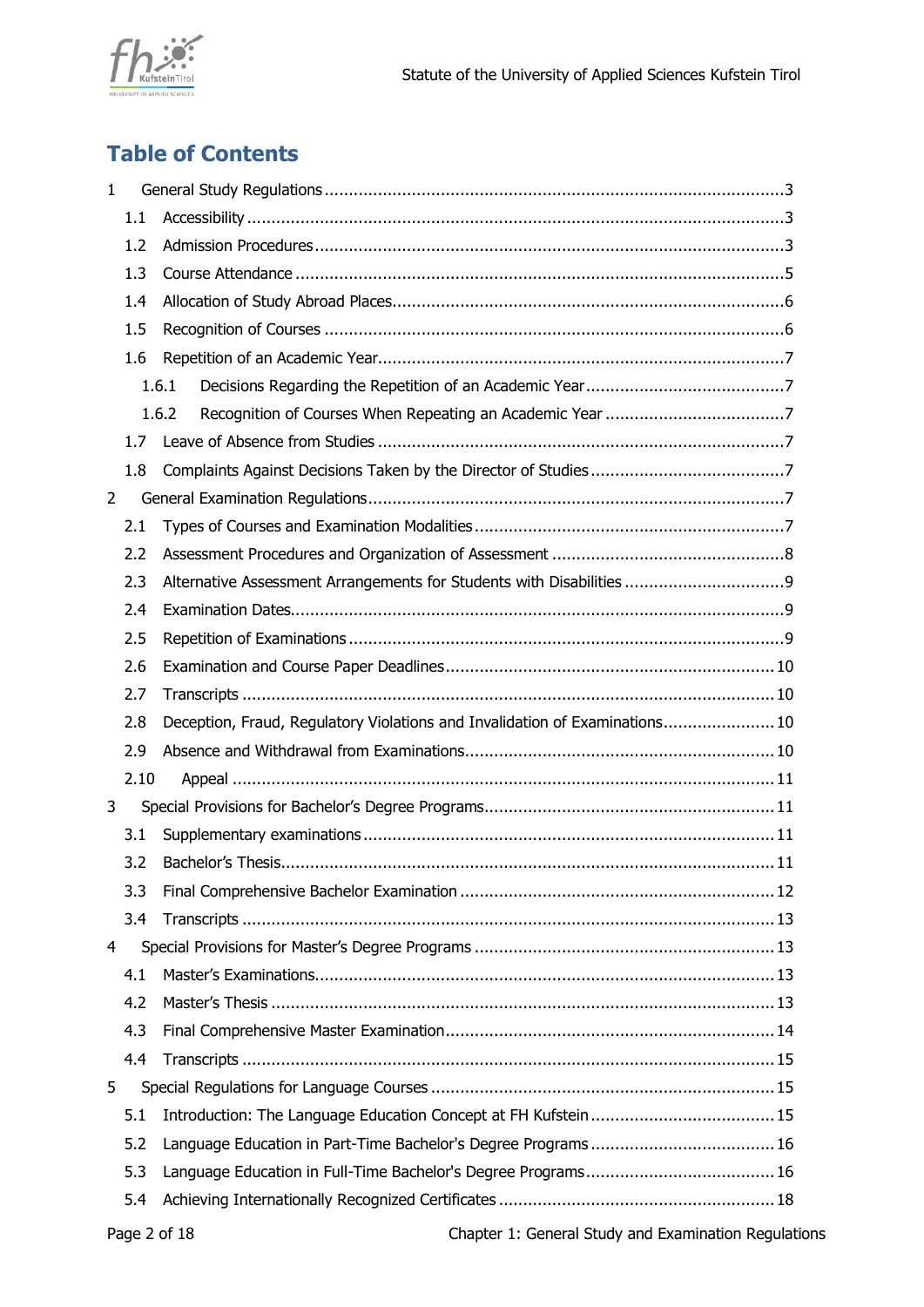

The present General Study and Examination Regulations (Allgemeine Studien- und Prüfungsordnung ASPO) complement the University of Applied Sciences Act (FHG).

Both the University of Applied Sciences Act and the General Study and Examination Regulations attribute discretionary responsibilities to the Director of Studies and the Academic Director ("Akademischer Leitung"). The University of Applied Sciences Kufstein Tirol (FH Kufstein Tirol) has deputies to cover, if necessary, for both aforementioned positions. Herewith it is established that in case of the absence of the Director of Studies or the Academic Director, any decisions usually made by them can be made by their deputies.

## <span id="page-2-0"></span>**1 General Study Regulations**

## <span id="page-2-1"></span>**1.1 Accessibility**

To the extent possible, admission procedures and university courses must be organized and designed in a way that enables and supports the participation of students with disabilities. Concrete measures that can be used in this area can be found in particular in sections concerning admission procedures and alternative assessment arrangements for students with disabilities. Moreover, students with disabilities are allowed to use technical equipment and aids or be accompanied by caregivers when attending classes if this is necessary due to the nature of their disability.

## <span id="page-2-2"></span>**1.2 Admission Procedures**

The admission applications for any of the University of Applied Sciences Kufstein Tirol degree programs must be submitted by uploading the application documents to the University of Applied Sciences Kufstein Tirol webpage. The application deadlines are made public in good time through general, accessible media.

The selection procedure for degree programs is organized as follows:

- By a Faculty Council decision, degree programs can be authorized to include a written component in the admission procedure. The admission procedure in such cases shall consist of a written component followed by an oral one, both of which shall serve to assess the general and specific aptitude of applicants for the respective degree program. In the written component, which can be conducted online, applicants complete elements of a standardized intelligence test to assess their basic aptitude for higher education. The results of this intelligence test are included in overall assessment and – if necessary – used to create a priority list to select those applicants who are invited to the oral component.
- For all other degree programs, the selection procedure only contains an oral component that is conducted with all applicants who fulfill the admission requirements.

The oral component of the admission procedure may also be conducted outside of the University of Applied Sciences Kufstein Tirol or by using video conferencing or comparable communications media if conditions require this or the applicant desires it, provided that steps are taken to ensure that the content and scope of the interview are equivalent.

If the orientation or organization of a degree program require it (e.g. due to emphasis on internationalization), the Director of Studies can determine, prior to the commencement of the admission procedure, a number of degree program places available to applicants whose participation in the admission process on-site may not be feasible (in particular due to visa problems). The admission procedure for this group of students may therefore exclude the written test. Information concerning the number of places to be allocated in this way has to be communicated, if applicable, prior to the commencement of the admission procedure to the Faculty Council via the Rectorate.

The oral component of the admission procedure consists of an interview. A record of the interview must be kept, and this record must be written in a way that ensures both the assessment criteria and the assessment of the individual applicant's performance are clearly identified. In the interview, the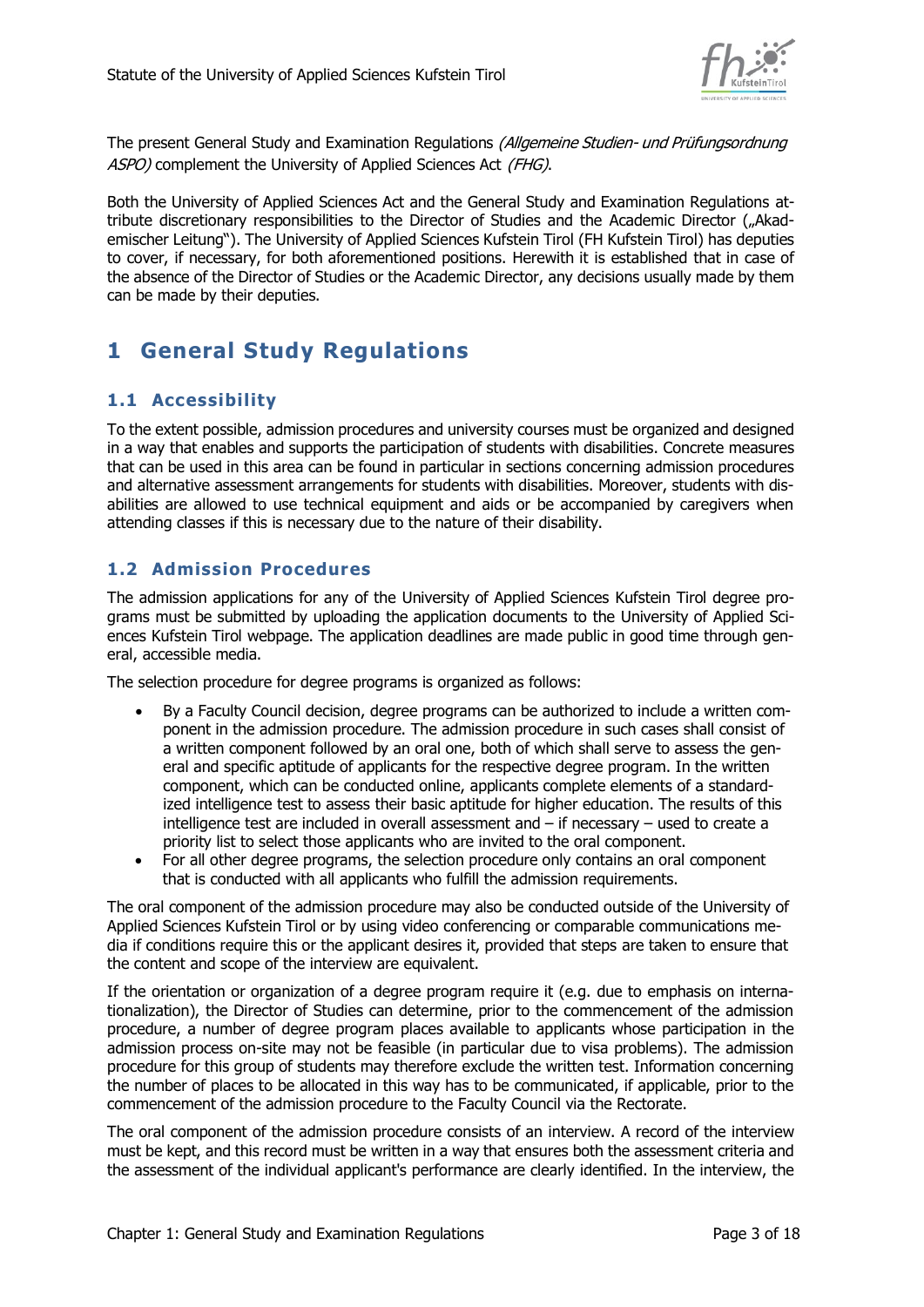

degree program's interviewers gain insights into the applicant's motivation and aptitude for the chosen degree program. In either German or English, the applicants get the opportunity to, amongst other things, present themselves, explain their reasons for applying for a place in the degree program, and talk about their goals and ambitions in further detail.

Applicants have the right to different methods for the admission procedure if a disability is documented that makes participation in the admission procedure in the standard form impossible, and the content and the requirements of the procedure are not affected by this different method. This provision is to be applied and implemented with reference to the relevant guidelines in the general examination regulations section of this document.

Candidates applying for a degree program place are selected by a combined assessment based on the written admission test (in degree programs that include this component), the field-specific admission interview, and taking into account relevant practical experience. The panel conducting the interview shall consist of two members of the full-time or part-time faculty of the University of Applied Sciences Kufstein Tirol, and can be complemented by interviewers with proof of professional experience relevant to the area of the degree program. If possible, interview teams should be formed in a way that ensures gender balance.

The following weighting determines the final results of the admission procedure:

|                                                        | Bachelor degree programs<br>with written admission test | All other bachelor degree pro-<br>grams |
|--------------------------------------------------------|---------------------------------------------------------|-----------------------------------------|
| Outcome of the written admis-<br>sion test             | 15%                                                     | $0\%$                                   |
| Relevant professional experi-<br>ence within the field | 10%                                                     | 10%                                     |
| Result of the field-specific ad-<br>mission interview  | 75%                                                     | 90%                                     |

| Master degree programs ft | Master degree programs pt |
|---------------------------|---------------------------|
|                           |                           |

| Relevant professional experi-<br>ence within the field | 10% | <b>20%</b> |
|--------------------------------------------------------|-----|------------|
| Result of the field-specific ad-<br>mission interview  | 90% | 80%        |

The number of candidates invited to the admission interview should be at least three times the number of first-year degree program places. This group of interview candidates is derived from the rankings resulting from the written admission test for those degree programs that have this component. In degree programs that do not have a written admission test, all applicants who fulfill the admission requirements are invited to an admission interview.

The assessments that lead to the final ranking of candidates based on these admission regulations must be documented in a way that is accountable and transparent. Performance-based criteria are the sole basis of selection. Applicants with the best overall result must be granted priority. It is not permissible to consider results of admission procedures from previous years.

In order to promote permeability of the educational system, a method of aliquot reduction is used. It guarantees that for the necessary selection of applicants for bachelor degree programs a proportional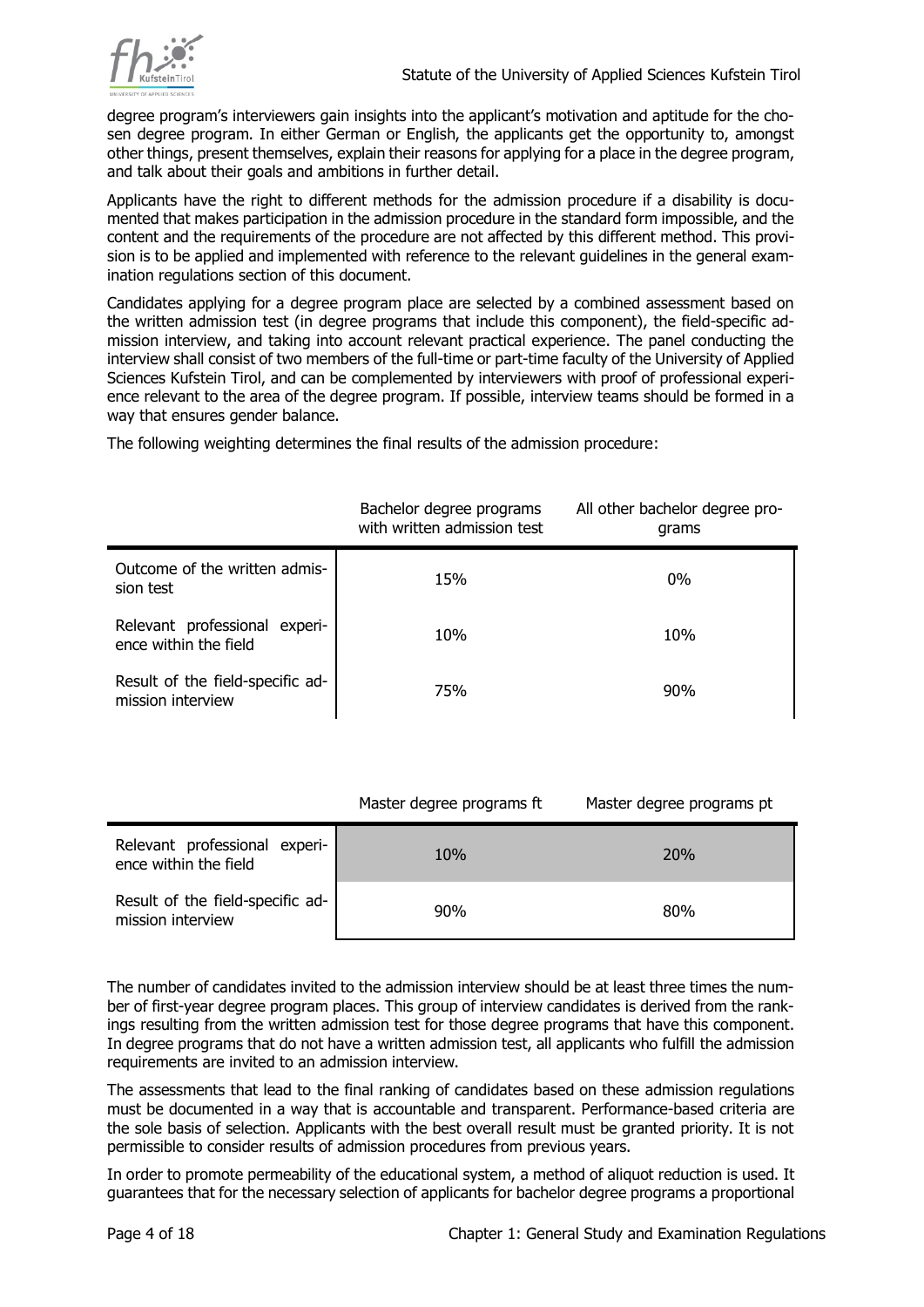

(aliquot) reduction of the number of the degree program applications that fulfill the entrance requirements takes place from the following groups of educational backgrounds.

Group 1 is composed of:

- Candidates with a general university entrance qualification (allgemeine Universitätsreife)
- Candidates without a general university entrance qualification but with a specific qualification to study a certain degree (Studienberechtigungsprüfung)
- Candidates with vocational matriculation examinations (Berufsreifeprüfung)
- Candidates with the German qualification to study at universities of applied sciences (deutsche Fachhochschulreife)

Group 2 is composed of:

• Candidates with professional qualifications relevant to the degree program

In order to determine how degree program places are allocated, a reduction factor is calculated by dividing the available degree program places by the total number of applicants who fulfill the admission requirements.

After the application deadline, the applicants are grouped according to their educational background as described above. The number of applications within each group is then multiplied by the reduction factor. The result is the number of degree program places available to applicants within one specific group. Finally, the available places of each group are filled with the respective applicants with the highest entrance examination results.

If more than one set of entrance exams is planned, it must be stated for each set how many degree program places are being allocated. Candidates placed on a waiting list must be included in the ranking for the following round.

#### <span id="page-4-0"></span>**1.3 Course Attendance**

In general, attendance is compulsory for all courses. However, the Director of Studies – in consultation with the course lecturer – has the right to grant a needs-based attendance exemption on a course-by-course basis.

#### **Regulations for courses requiring attendance:**

Per course, 20 % of course units can be missed unexcused without the student in question facing any consequences (e.g. six 45-minute units in a course with two such units per course week).

In certain cases, the Director of Studies may grant individual students leave from single course units or whole teaching days. An application for leave for professional purposes will only be accepted if it includes a confirmation from the employer.

An illness or an accident which prevents a student from attending their courses must be reported immediately, i.e. on the day it occurred or began. Lack of course attendance due to illness can only be excused if a doctor's note is provided by the student within 3 working days.

These rules also apply to students with care obligations for their children or dependents in need of care. As long as the reasons for the absence are credible, students may be excused from course units due to their child's or dependent's illness or other urgent and non-delayable obligations arising from their role as caregivers.

In cases where a student is absent from classes on a regular basis, the Director of Studies will define – in consultation with the relevant course lecturer – the nature and scope of compensation work.

In the case of unexcused absences of more than 20 % of course units, the course is graded as a fail and is counted as one of the limited number of attempts to pass the course.

#### **Regulations for courses with needs-based attendance exemption:**

It is possible to suspend the attendance obligation for parts of a course or an entire course. The exact regulation must be documented in the syllabus. For these courses, it is not necessary to apply for exemptions. If only parts of a course are exempt from the attendance requirement, the other parts are logged in the usual way; the regulations for courses requiring attendance in these cases apply to the non-exempt parts of the course.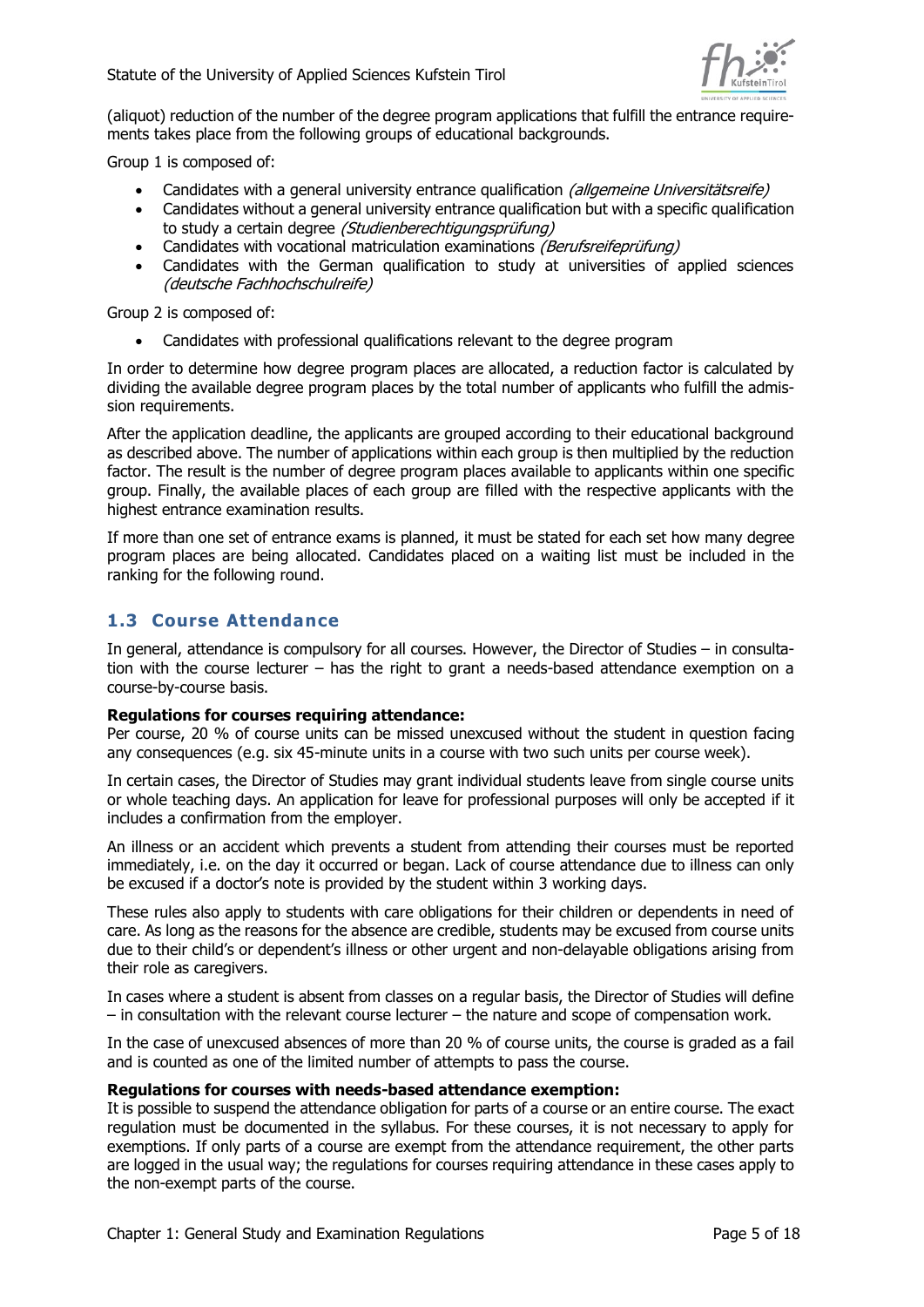

## <span id="page-5-0"></span>**1.4 Allocation of Study Abroad Places**

The allocation of study abroad places (for degree programs with a compulsory semester abroad) is carried out on the basis of a ranking list created from the students' results of the first academic year. The ranking list is created using index values which are calculated according to the following principles:

- The calculation of the performance index is based upon the percentage points in the transcripts (rather than the simple number grades).
- The calculation is based on the following formula:  $\frac{\sum_{i=1}^{n} a_i}{\sum_{i=1}^{n} a_i}$  $\frac{1}{n}$ , where *n* indicates the number of courses taken at FH Kufstein Tirol and  $a$  represents the percentage achieved on the  $\dot{+}$ th course.
- Courses that do not have a grade (e.g. ct, p, etc.) are not included in the calculation.
- The key date for the creation of the ranking list is December 1.

If no grade entries have been entered as of December 1, a ranking list will be drawn up by lottery.

In a preliminary proceeding, the Director of Studies and the International Relations Office (IRO) assign a pool of course-relevant study abroad places to each degree program with a compulsory semester abroad. In due time before the allocation of study abroad places, students may submit a priority list of five desired study abroad places. Within each degree program, the allocation of study abroad places follows the order of the ranking list and, where possible, takes into account students' priorities.

When allocating study abroad places, the University of Applied Sciences Kufstein Tirol considers the individual student's situation regarding:

- Pregnancy
- Parental leave
- Having children who are required to attend school
- Having family members living at the student's main place of residence who require care
- Limitations resulting from sponsor specifications, for example the initiative promoting women going into engineering careers by the Public Employment Service Austria (AMS).

If any of the criteria above apply, students can apply to the Director of Studies to be granted the following mitigating options at the discretion of the Director of Studies:

- Study abroad place in a German-speaking country
- Study abroad place in geographical proximity to the student's place of residence
- Permission to complete 30 ECTS points worth of courses from various degree programs including the International Program at the University of Applied Sciences Kufstein Tirol instead of completing the compulsory semester abroad.

## <span id="page-5-1"></span>**1.5 Recognition of Courses**

The recognition of courses is based on the principles of §12 of the University of Applied Sciences Act (FHG). The process of course recognition must be initiated by the student. An application must be submitted no later than seven days after the commencement of the course in question. The application form and copies of the supporting documents must be submitted to be inspected for authenticity. The form and the copy of the recognition documents will be passed on to the Director of Studies, who inspects the contents and decides whether or not to recognize a specific course as equivalent to a course within their degree program. Recognized courses are marked with the addition "ct" (credit transferred) on the relevant semester transcript and the Transcript of Records.

For the recognition of knowledge acquired through professional practice in accordance with the University of Applied Sciences Act §12 (2), evidence of the comparability of such practically acquired knowledge to the content and scope of a certain course of a degree program has to be provided. Merely having worked in a field relevant to a course is not sufficient in order to have the professional experience recognized as equivalent to the course.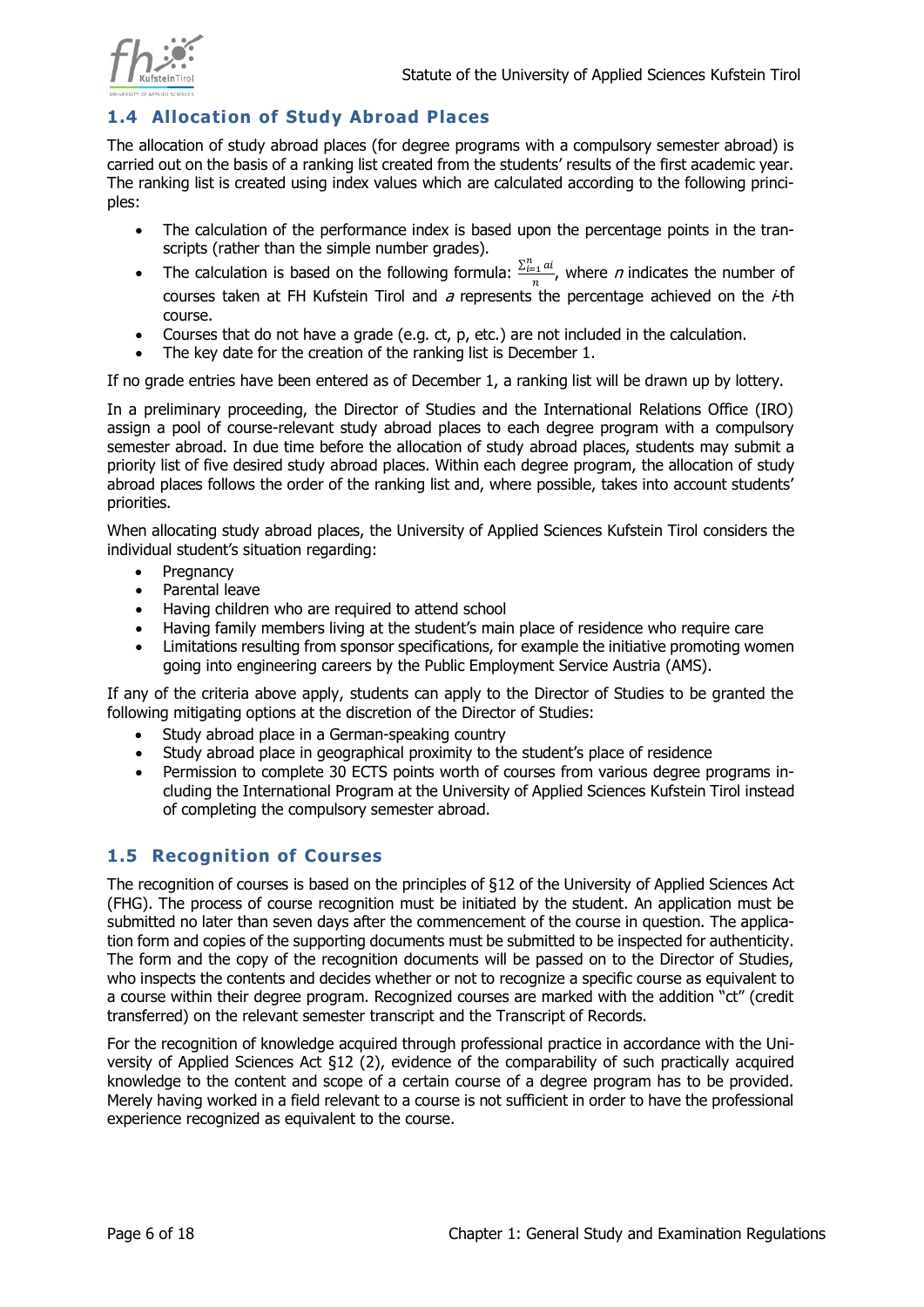

#### <span id="page-6-0"></span>**1.6 Repetition of an Academic Year**

In accordance with § 18 (4) the University of Applied Sciences Act, an academic year can be repeated once if necessary due to a failed examination in front of an examination board.

#### <span id="page-6-1"></span>**1.6.1 Decisions Regarding the Repetition of an Academic Year**

A written decision regarding the repetition of an academic year must be submitted by the student to the Director of Studies within a month from the date of a failed examination in front of an examination board.

#### <span id="page-6-2"></span>**1.6.2 Recognition of Courses When Repeating an Academic Year**

Students may decide which passing grades they want recognized and which (of the passed) courses they want to repeat. If the reason for the repetition of an academic year is a failed board exam of a course from the summer semester, the Director of Studies shall recognize all passed courses of the corresponding winter semester, regardless of grades, to allow the direct entry into the following summer semester.

#### <span id="page-6-3"></span>**1.7 Leave of Absence from Studies**

In accordance with § 14 of the University of Applied Sciences Act, an application for leave of absence can be submitted to the Director of Studies. In all cases where the leave of absence is requested because of illness, pregnancy, or military or social service (Zivildienst), permission must be granted. The duration of leave is linked to the reason for the interruption. If, during the time a student is on leave, their degree program is discontinued or the curriculum of their degree program is altered significantly, the student has no legal right to the continuation of their studies. Admission to a potentially established successor degree program may be granted at the discretion of the Director of Studies. At re-entry after a leave of absence, the course grades from previously passed courses shall be recognized. Courses for which only partial grades or other partial assessments exist must be retaken, regardless of the result of these partial grades or assessments. No exams may be taken by the student while they are on leave.

## <span id="page-6-4"></span>**1.8 Complaints Against Decisions Taken by the Director of Studies**

Complaints against decisions taken by the Director of Studies can be filed with the Faculty Council. The complaint must be submitted in writing to the Academic Director of the University of Applied Sciences within two weeks after the announcement of the decision in question. Before dealing with the complaint, the Faculty Council shall grant the Academic Director the right to attempt conciliation. If conciliation is unsuccessful, the Faculty Council takes a decision regarding the complaint and informs the person who made the complaint and the Director of Studies of its decision. Students may continue to attend their courses while the decision is pending. No other internal appeal within the University of Applied Sciences Kufstein Tirol can be filed against such a decision.

# <span id="page-6-5"></span>**2 General Examination Regulations**

#### <span id="page-6-6"></span>**2.1 Types of Courses and Examination Modalities**

The courses offered by the University of Applied Sciences Kufstein are grouped, according to their pedagogical and didactic content, into the following types:

- lectures (VO),
- exercises (UE),
- seminars (SE),
- projects (PT),
- and integrated courses (ILV)

In accordance with the level of student choice, the same courses are divided into **compulsory subjects** on the on hand, and **electives** on the other.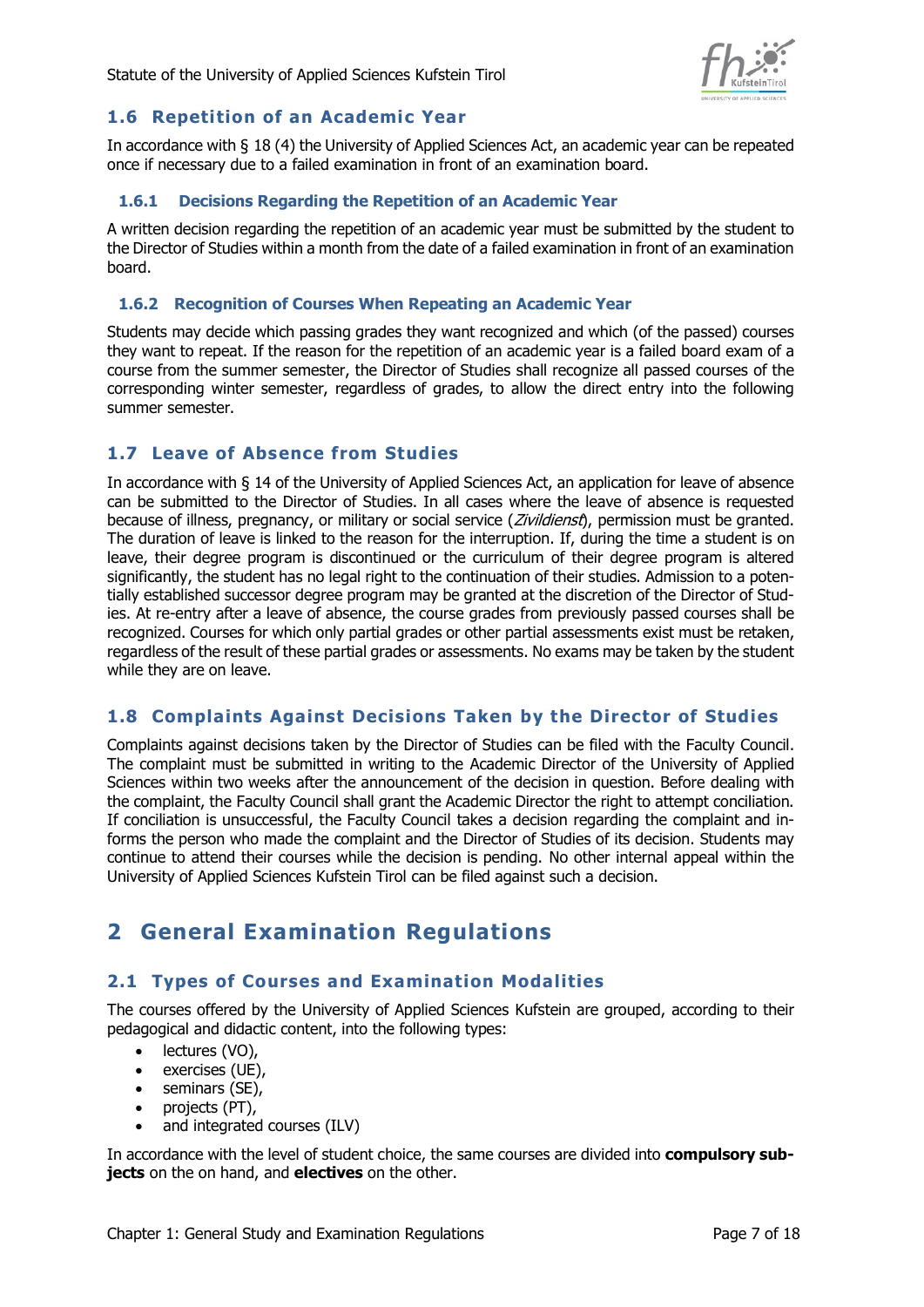

**Lecture (VO):** In this type of course, the lecturers take on the active role by mainly passing on theoretical knowledge and demonstrating practical applications. The lecturers assume the responsibility for the transfer of knowledge. The assessment of the course is most commonly based on a final examination.

**Exercise (UE):** As part of an exercise, the students are required to test and practice their acquired knowledge by carrying out practical tasks and working on cases provided by the lecturers. The lecturers guide the students in the problem-solving processes. By using this method, the lecturers can determine the extent of the student's learning progress and, if necessary, adopt their teaching methods accordingly. The performance assessment takes place throughout the course (immanent type of assessment).

**Seminar (SE):** The students take the active roles in a seminar. Under the quidance of the lecturer, the students will work on a problem presented to them either independently or in a team to consolidate their knowledge in the relevant subject field. The students set out their problem-solving processes, the applied methods, the solution of the problem, etc., in written form and present this to the other students. In such seminars, the lecturers take on the role of a coach. The performance assessment takes place throughout the course (immanent type of assessment).

**Project (PT):** In a project, the students work in small groups (5-10 people) on a real-life task usually defined by external private or public sector clients (practical work project). The students carry out the project management and project organization. The project results are summarized in a report and presented as a final presentation. In this type of course, the lecturers take on the role of the project coach. The performance assessment takes place throughout the course (immanent type of assessment).

**Integrated Course (ILV):** In this type of course, the elements of the above-mentioned types of courses are combined based on case problems they share. This form of education is in particular geared toward facilitating practical training and the completion of studies in the prescribed time. In general, students' performance is assessed throughout the course (immanent type of assessment), as well as through a final examination.

Lecturers must ensure that their teaching is firmly grounded in a theoretical framework, yet is oriented towards the solving of practical problems. Furthermore, courses must be structured in such a way that students are able to continually follow the content of the course.

#### <span id="page-7-0"></span>**2.2 Assessment Procedures and Organization of Assessment**

Individual course lecturers are responsible for the assessment of students within the courses taught by them. The following assessment scale applies for formative assessment, i.e. any form of assessment where points are awarded on several tasks that are added up to calculate the overall course grade. Final course grades must be expressed as both a percentage value and a number (i.e. category) grade:

| $1 =$ Excellent    | $> 90 \%$              | An outstanding performance.                                             |
|--------------------|------------------------|-------------------------------------------------------------------------|
| $2 = Good$         | $\geq$ 80 % and < 90 % | A performance that is clearly above average.                            |
| $3 = Satisfactory$ | $\geq$ 70 % and < 80 % | A performance that is average.                                          |
| $4 = Sufficient$   | $\geq 60$ % and < 70 % | A performance that meets the requirements despite<br>some deficiencies. |
| $5 = \text{Fall}$  | < 60 %                 | A performance that does not meet the requirements.                      |

Where the addition of multiple grades results in a fractional percentage, the grade is to be rounded to the nearest whole percentage point. For board examinations, the final grade is determined by calculating the average if there are several partial grades.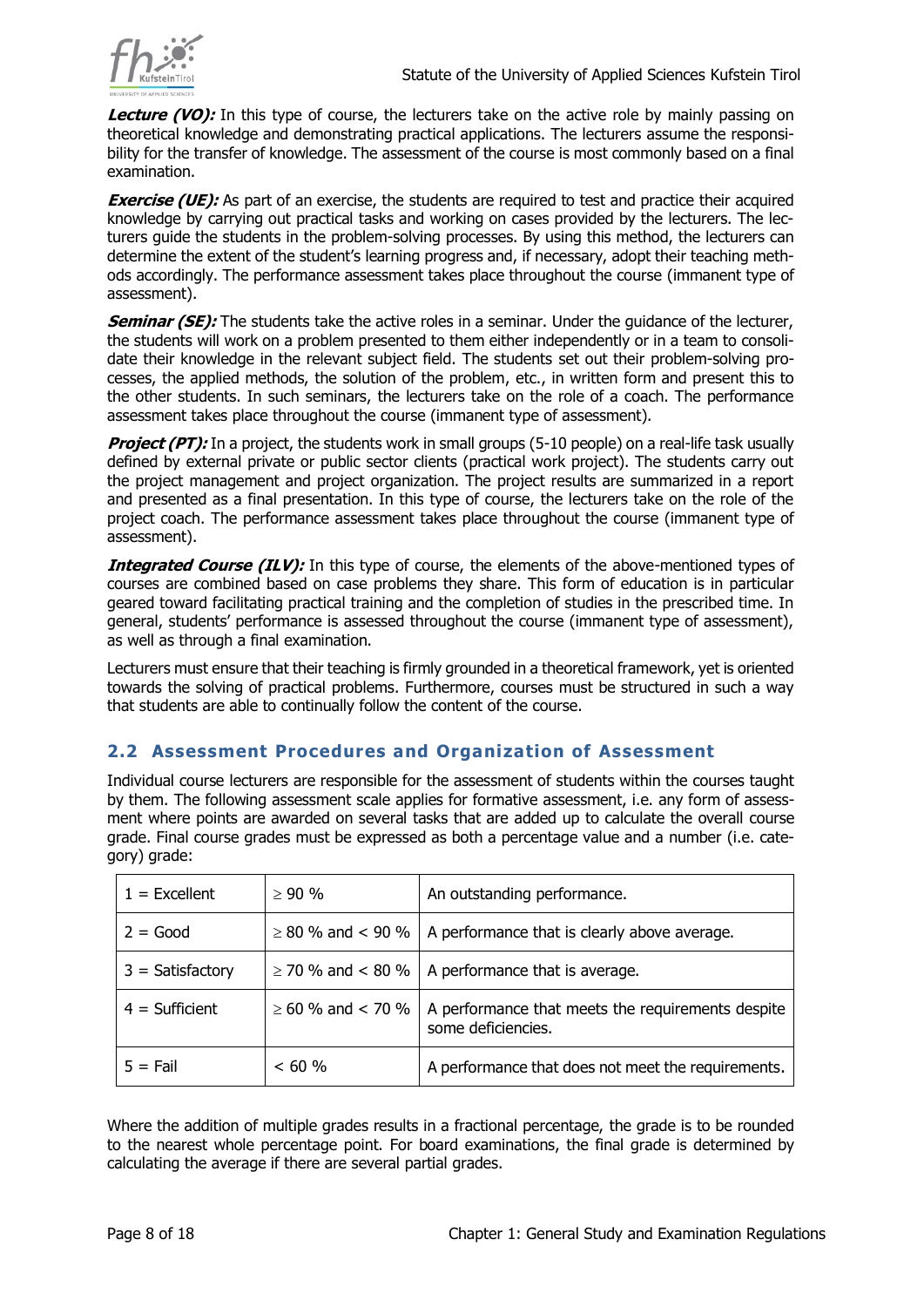

An examination performance is considered successful if it is evaluated as sufficient (4) or above. Grades must only result from the total number of points achieved. The weighting of various tasks and assessments (final exam, mid-term exam, group work, etc.) in the calculation of the final course grade has to be made transparent at the latest at the beginning of each course. The assessment of all parts that influence the final course grade have to be recorded and made available to students before or right at the beginning of the course along with the method of assessment. Students will be informed of their course grades within four weeks of their last examination or assessment (within a given course) at the latest.

Modules are large-volume (in the sense of SWS/ECTS) curricular blocks which can extend over several semesters. Module grades can be constituted through partial assessments (see above) or through a final examination for the module if all (partial) assessments take place within one semester.

#### <span id="page-8-0"></span>**2.3 Alternative Assessment Arrangements for Students with Disabilities**

- (1) In accordance with § 13 (2) of the University of Applied Sciences Act (FHG), students have the right to alternative assessment arrangements if they have provided evidence of a disability that makes it impossible for them to sit a normal exam and if the content and the requirements of the exam are not affected by the alternative assessment arrangements. Examples of such alternative assessment arrangements include: a written exam instead of an oral exam (and vice versa), extra time, the use of sign language interpreters, the use of technical aids, or a separate examination room.
- (2) Applications for alternative assessment arrangements have to be submitted to the Director of Studies in good time before the exam to enable the processing of the application and the organization of the alternative assessment arrangements.
- (3) Applications have to be accompanied by a statement from a specialist (or an equivalent) providing the medical or psychological explanation and making recommendations for alternative assessment arrangements appropriate for the student in question. These statements must not be older than two years.
- (4) Disabilities refer to both psychological and physical disabilities and do not have to be permanent. However, insufficient language skills in relation to the language of instruction are not considered to constitute a disability.

#### <span id="page-8-1"></span>**2.4 Examination Dates**

For courses which are assessed based on a final exam, exam dates have to be set within the following time periods: from after the last course unit to the end of the second week of recess, and at the beginning of the next semester including the last two weeks of recess before the start of the next semester. The examination dates have to be announced with a minimum of two weeks' notice.

#### <span id="page-8-2"></span>**2.5 Repetition of Examinations**

Repetition of passed examinations or courses is not permitted. Failed final exams or failed courses can be repeated twice. When the overall grade of a course assessed by partial assessments is a fail, in principle there must be an opportunity to repeat all the component parts. However, the retake examination must not necessarily be in the same form as the original examination. The second repeat exam must be in the form of a board examination and be administered by an examination board, i.e. under the auspices of three representatives from the academic staff. In such a case, the Director of Studies decides in consultation with the course lecturer whether the examination is to be held orally, in written form, or is to entail a combination of both. Should the third and final examination attempt result in a failing grade, the student may not continue their studies. However, students are provided the option to submit a request to repeat an academic year once (see section 1.6).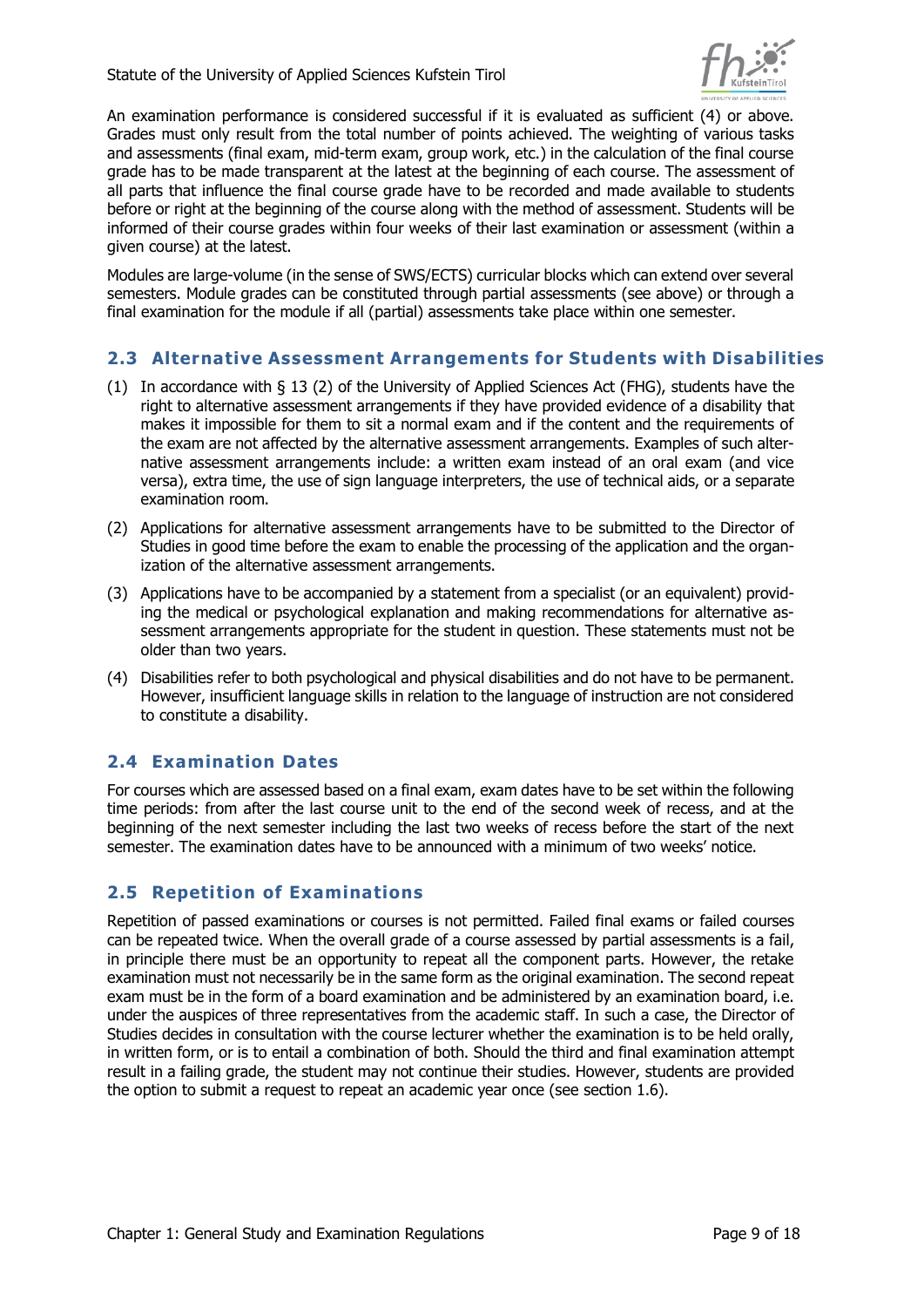

## <span id="page-9-0"></span>**2.6 Examination and Course Paper Deadlines**

Due to the way the FH Kufstein's degree programs are organized and laid out by the corresponding curricula, the following examination and course paper deadlines have to be met:

- course exams and papers required for the completion of courses can be taken or handed in at the latest two semesters after the first examination date or the earliest submission date,
- exams overseen by three members of an examination board can be taken at the latest three semesters after the first possible exam date,
- Master's theses can be handed in at the latest four semesters after the earliest submission deadline.

If any of the deadlines laid out above are missed, the student will be dropped from the degree program. If any of the deadlines cannot be met due to extenuating circumstances, students can present their case to the Director of Studies and request permission to interrupt their studies by a leave of absence.

#### <span id="page-9-1"></span>**2.7 Transcripts**

Upon successful completion of a semester, examination results and courses attended are confirmed in the form of a semester transcript (cumulative transcript). Students who discontinue their studies will be issued a confirmation stating all exams passed and courses attended.

#### <span id="page-9-2"></span>**2.8 Deception, Fraud, Regulatory Violations and Invalidation of Examinations**

During examinations, the student's identity must be proven by visibly placing on their table their student ID or an official photo identification card. Mobile phones must be turned off and placed out of reach. Personal belongings must be left in the cloakrooms. Temporary absence from the examination room is not permitted. The exam is considered completed as soon as the student leaves the room. If necessary, interruptions that have to be made during the examination due to medical reasons these must be justified through a doctor's note, which needs to be handed to the examination supervisor prior to the start of the exam.

Attempts to influence one's own or another student's examination performance through deception, fraud, or carrying or using unauthorized means will result in the exam being declared as invalid. The invalid examination will be counted as one examination attempt and assessed with the grade 'fail'.

The Director of Studies decides based on the responsible examiner's or supervisor's report in conjunction with the course lecturer whether or not a student made any of the above-mentioned attempts. Before a decision is made, the student will also have an opportunity to comment on the situation.

If the fact that a candidate cheated in an examination only surfaces after the announcement of the examination grades or after the delivery of the course transcript, the Director of Studies can correct the corresponding grades and declare the examination as invalid. Invalid transcripts and documents will be confiscated.

In severe cases of fraud, (e.g. theft of examination papers or submission of a plagiarized seminar, Bachelor's or Master's thesis), proceedings for the revocation of the student's educational contract can be initiated through the Director of Studies.

## <span id="page-9-3"></span>**2.9 Absence and Withdrawal from Examinations**

If a student misses an exam or the deadline for any assessed component of a course without providing a sufficient explanation beforehand, or if a student withdraws from an exam after the exam has started, this results in the loss of one of the available examination attempts.

The reasons for absence or withdrawal must be communicated to the Director of Studies before the examination starts. In the case of illness, a doctor's note must be presented stating the probable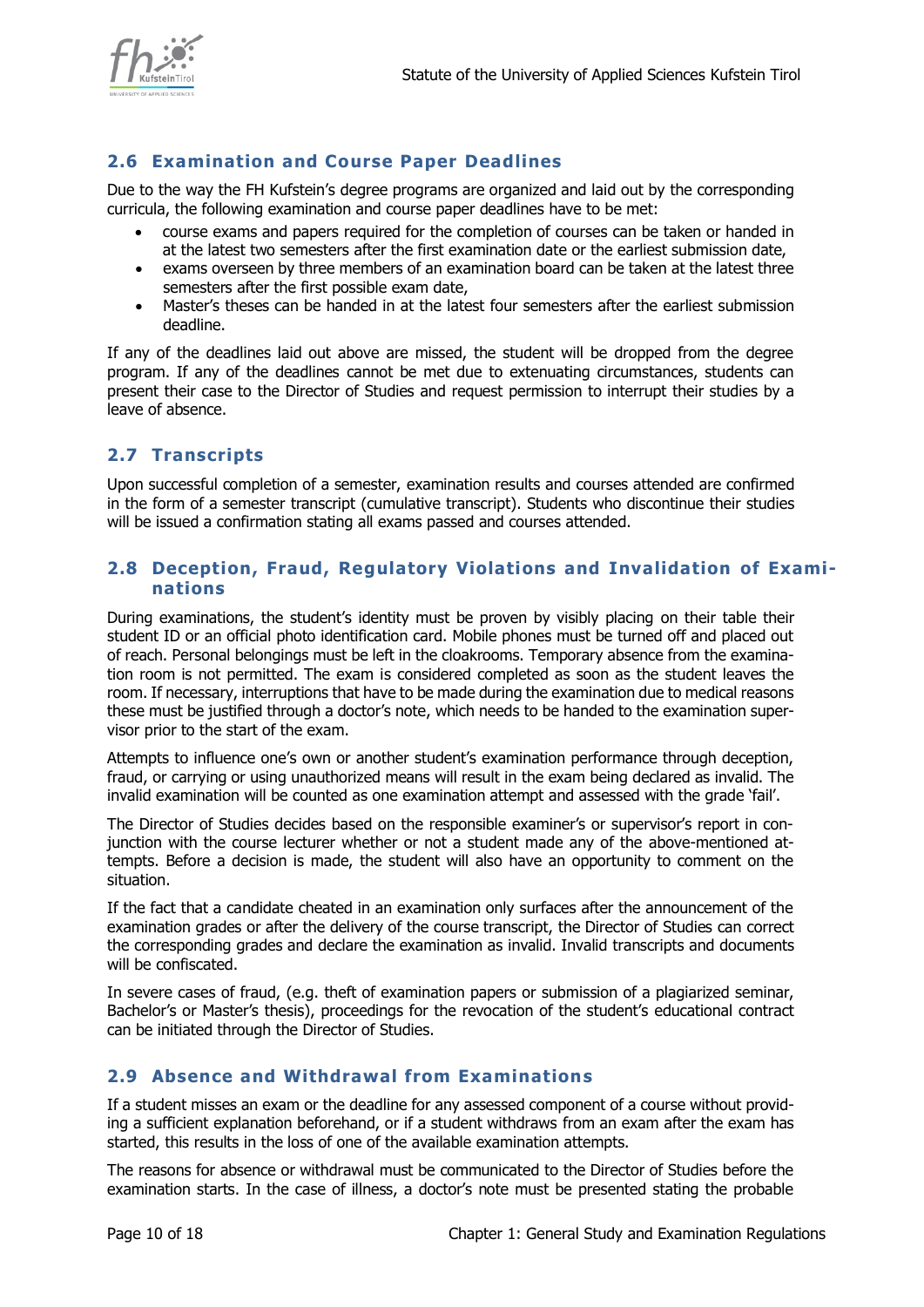

duration of the candidate's inability to participate in the exam. The Director of Studies will decide whether or not to accept the reasons for missing or withdrawing from an exam. If the reasons are accepted, the exam will not be graded as a fail and none of the available number of examination attempts are lost. If the reasons are not accepted, the student will be informed in writing.

These rules also apply to students with care obligations for their children or dependents in need of care, when their absence is due to the credible illness of a child or dependent, or other urgent and non-delayable obligations arising from their role as caregivers.

## <span id="page-10-0"></span>**2.10 Appeal**

In accordance with § 21 of the University of Applied Sciences Act, no appeals can be lodged against the evaluation of an examination. Complaints regarding aspects not related to the assessment of the content of an examination can be lodged with the Director of Studies or the Faculty Council. An appeal against a complaint-related decision by the Director of Studies can in turn be lodged with the Faculty Council.

# <span id="page-10-1"></span>**3 Special Provisions for Bachelor's Degree Programs**

#### <span id="page-10-2"></span>**3.1 Supplementary examinations**

The following applicants are eligible to study at the University of Applied Sciences Kufstein Tirol if supplementary examinations in German, English and Mathematics are taken and passed at the latest before starting their third semester at the University of Applied Sciences Kufstein Tirol. This deadline can be extended to the end of the third semester for students pursuing a part-time degree program:

- Applicants who have graduated from a three-year vocational secondary school
- Applicants who have completed a dual education (vocational training + secondary school diploma)
- Applicants who have a German qualification to study at universities of applied sciences (deutsche Fachhochschulreife) relevant to the field of degree program they chose to enter

Applicants who have a German qualification to study at universities of applied sciences only need to take supplementary exams in any of the three subjects in which they received grades of insufficient (*Mangelhaft*) or worse.

#### <span id="page-10-3"></span>**3.2 Bachelor's Thesis**

- (1) The Bachelor's thesis is written in relation to a relevant [problem](https://www.dict.cc/englisch-deutsch/problem.html) from the student's field. It is created [in](https://www.dict.cc/englisch-deutsch/in.html) [the](https://www.dict.cc/englisch-deutsch/the.html) [context](https://www.dict.cc/englisch-deutsch/context.html) [of](https://www.dict.cc/englisch-deutsch/of.html) a course by dealing with a current [problem](https://www.dict.cc/englisch-deutsch/problem.html) in a scientific way.
- (2) The purpose of the Bachelor's thesis is for a student to demonstrate their ability to work independently, within a specified period, on a relevant problem, using scientific methods.
- (3) At FH Kufstein Tirol, one independent scientific paper has to be submitted as a Bachelor's thesis. A Bachelor's thesis is written by an individual student and should be 25-30 pages in length. This length can only be changed for special content-related reasons and only with the approval of the Director of Studies.
- (4) The topic of the Bachelor's thesis can be proposed by the students themselves or by the teaching and research staff and has to be approved by the Director of Studies.
- (5) The Director of Studies assigns a thesis supervisor. Student are provided the opportunity to recommend a supervisor. Once a student has started to write about a topic but before having had their writing assessed, they may withdraw from the topic if the Director of Studies agrees to this in consultation with the thesis supervisor. Such a topic withdrawal can only be granted once.
- (6) The time allocated for the Bachelor's thesis is determined by the Director of Studies in consultation with the thesis supervisor. For reasons beyond the student's control, the due date can be extended by a maximum of two weeks by filing a written extension application with the Director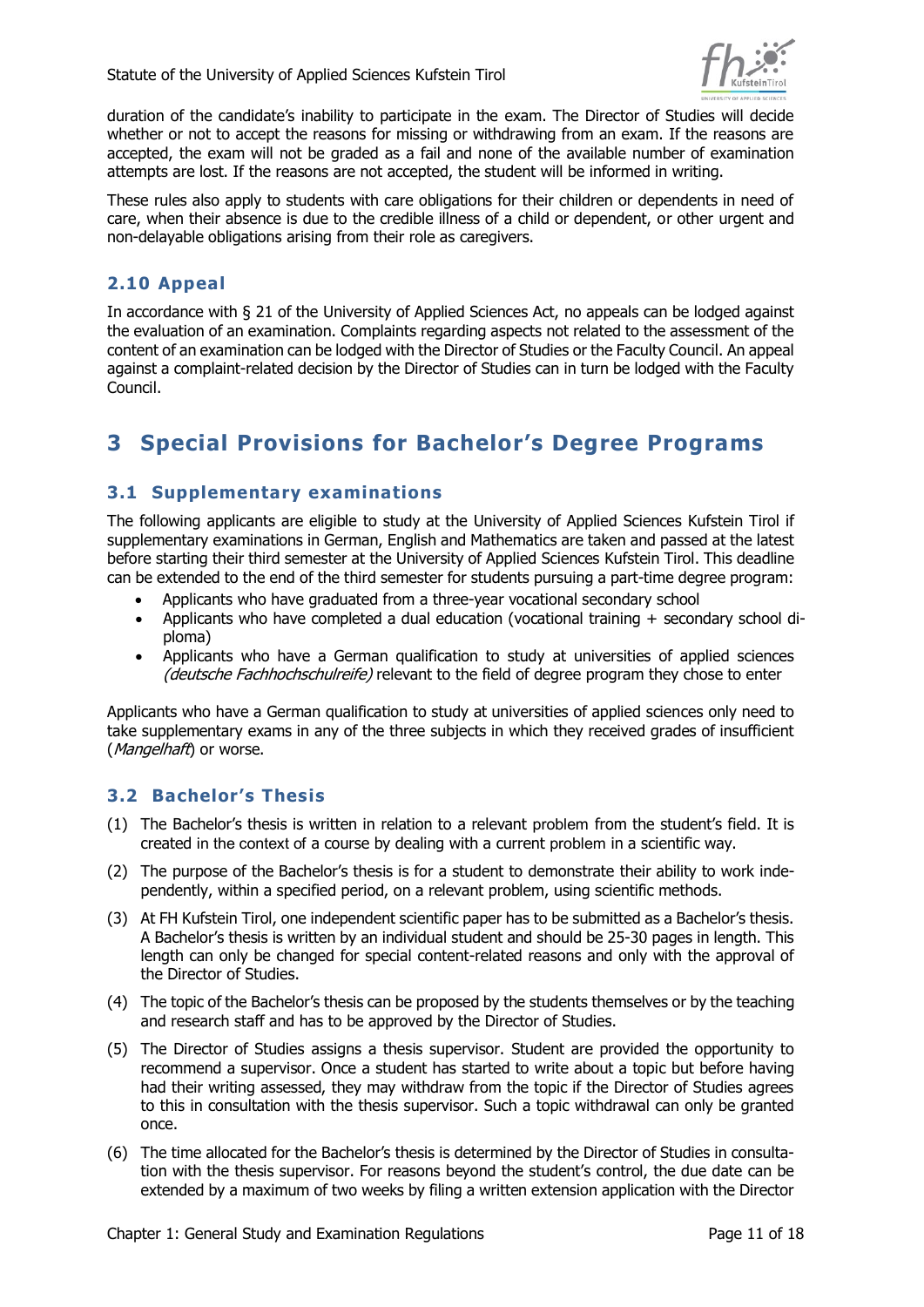

of Studies. For students with care obligations for their children or dependents in need of care, delays caused by the credible illness of a child or dependent or other urgent and non-delayable obligations arising from their role as caregivers are all recognized as sufficient reasons for time extensions.

- (7) Every student has the right to a written evaluation report on their Bachelor's thesis and to a grade notification and explanation by their supervisor.
- (8) Students must submit a written declaration with their Bachelor's thesis stating that their thesis was entirely written by themselves (i.e. independently and without outside help) using only the listed sources and resources.
- (9) The Bachelor's thesis must be submitted by the due date, and in accordance with the guidelines set down for Bachelor's theses established by the University of Applied Sciences Kufstein Tirol.
- (10) A failed Bachelor's thesis, analogous to the repetition of exams, can be repeated and re-submitted twice within the scope of a course. The student may agree with the Director of Studies and the thesis supervisor whether to edit their initial thesis or whether to choose and apply for a new thesis topic. If a new topic is chosen, all above-listed points starting with point (4) apply. If, however, the student decides to edit their existing thesis, the Director of Studies, the supervisor, and the student have to agree on a new submission deadline. The corresponding deadline given to the student will depend on the scope and level of difficulty of the necessary changes. A second repeat needs to take the form of a board examination. This means that the thesis submitted for this attempt must be reviewed by three members of an examination board. A final failing grade results in the loss of the right to examination (see chapter 1.6).
- (11) The assessment period for the Bachelor's thesis is four weeks from the submission deadline of the thesis.
- (12) For the review of Bachelor's theses, an evaluation report form is determined by the Faculty Council, which includes both content and methodological aspects as well as formal aspects. For a positive overall result, both aspects must be assessed with at least 60 %.

## <span id="page-11-0"></span>**3.3 Final Comprehensive Bachelor Examination**

In accordance with § 3 (2) (6) of the University of Applied Sciences Act (FHG), the final examination leading to the successful completion of a bachelor degree program has to take the form of an examination in front of an examination committee made up of members with field-specific qualifications.

- (1) The examination board shall be composed of all full- or part-time lecturers of a given bachelor degree program who are deemed suitable to serve as examiners on bachelor examinations. The examination committee for individual examinations shall be selected from among that group.
- (2) The final examination of the bachelor's degree program consists of an oral examination in front of a field-specific examination committee. The examination committee shall consist of three members of the examination board, one of whom is usually the supervisor of the student's Bachelor's thesis. The members of the examination committee are chosen by the Director of Studies. A record of the examination procedure shall be kept.
- (3) Only candidates who have passed all the relevant exams and have successfully completed the Bachelor's thesis of the degree program are permitted to take the Final Comprehensive Bachelor Examination. The candidates receive timely written notification of their admission to this examination
- (4) The examination in front of the examination committee takes the form of an oral examination about the Bachelor's thesis written by the student and its cross-references to relevant subjects of the curriculum.
	- 1. Examination interview on the Bachelor's thesis written by the student (30 % of the overall grade)
	- 2. Cross-references drawn by the student between the Bachelor's thesis and relevant subjects of the curriculum (70 % of the overall grade)

The examination must last at least 20 minutes.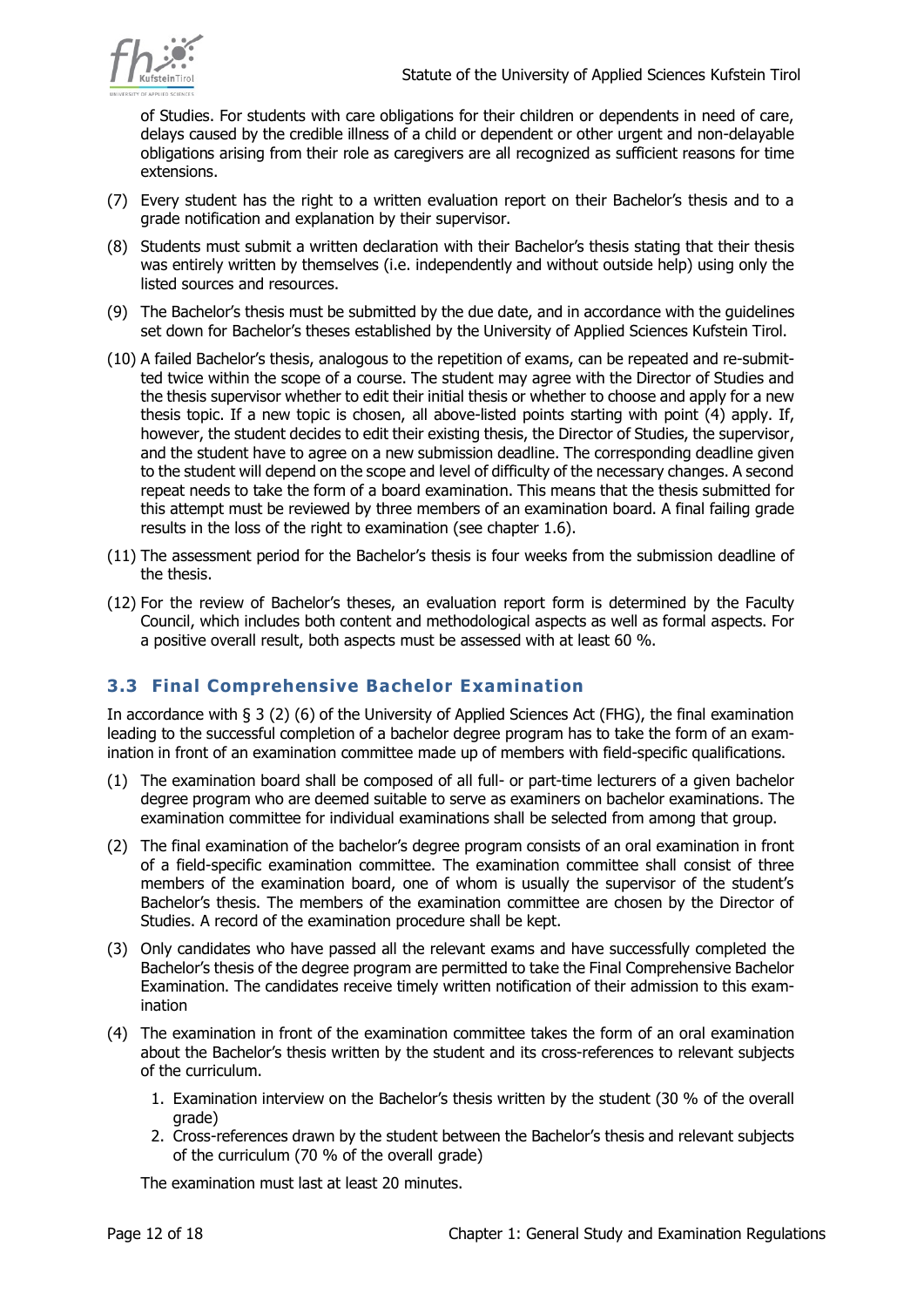

- (5) The following scale is used for grading, with results being rounded to the nearest whole percentage point:
	- 90 % and above: Pass with distinction ("Mit ausgezeichnetem Erfolg bestanden")
	- 80 % 89 %: Pass with merit ("Mit gutem Erfolg bestanden")
	- 60 % 79 %: Pass ("*Bestanden"*)
	- Below 60 %: Fail ("Nicht bestanden")

(6) Failed board examinations at the bachelor's level can be retaken twice (see chapter 1.6).

#### <span id="page-12-0"></span>**3.4 Transcripts**

Once the Final Comprehensive Bachelor Examination has been passed, a Bachelor's degree transcript is issued. The transcript shall contain:

- The topic of the Bachelor's thesis
- The grade of the Final Comprehensive Bachelor Examination

Additionally, students receive a Bachelor's diploma with the date the Bachelor's degree was issued. This diploma will be accompanied by a "Diploma Supplement".

## <span id="page-12-1"></span>**4 Special Provisions for Master's Degree Programs**

#### <span id="page-12-2"></span>**4.1 Master's Examinations**

The examination consists of the following components:

- 1. Completion of a Master's thesis
- 2. Completion of an examination in front of an examination committee

#### <span id="page-12-3"></span>**4.2 Master's Thesis**

- (1) The Master's thesis is a scientific, application-oriented piece of writing and should be based on a current research questions within the field of the degree program.
- (2) The Master's thesis must be written by an individual student (i.e. not by a team of students) and must be at least 80 pages, but no more than 100 pages in length. This length can only be changed for special content-related reasons and only with the approval of the Director of Studies.
- (3) Through the Master's thesis, the students must demonstrate their ability to work independently on solving a problem through research and by applying suitable methods.
- (4) Students are urged to write a proposal for the topic they would like to choose for their Master's thesis. During the course of the third semester, the Director of Studies decides whether the proposal is accepted. If no proposal was written or accepted, the student will be assigned a topic by the Director of Studies.
- (5) Students have the right to propose a supervisor (who simultaneously serves as first reviewer) from among the external lecturers or the internal full-time teaching and research staff. The Director of Studies makes the final decision regarding the supervisor and the second reviewer.
- (6) The time allowed to complete the master's thesis is determined by the Director of Studies. The time period starts on the day that the thesis topic is confirmed by the Director of Studies. Upon a request by the student and at the discretion of the Director of Studies, the time period can be extended once to allow for delays that are beyond the control of the student. For students with care obligations for their children or dependents in need of care, delays caused by a credibly documented illness of a child or dependent or other urgent and non-delayable obligations arising from their role as a caregiver are all recognized as sufficient reasons for time extensions.
- (7) Every student has a right to written statements by each of their reviewers about the evaluation (results and reasons for the assessment) of their Master's thesis. If one or both of the reviewers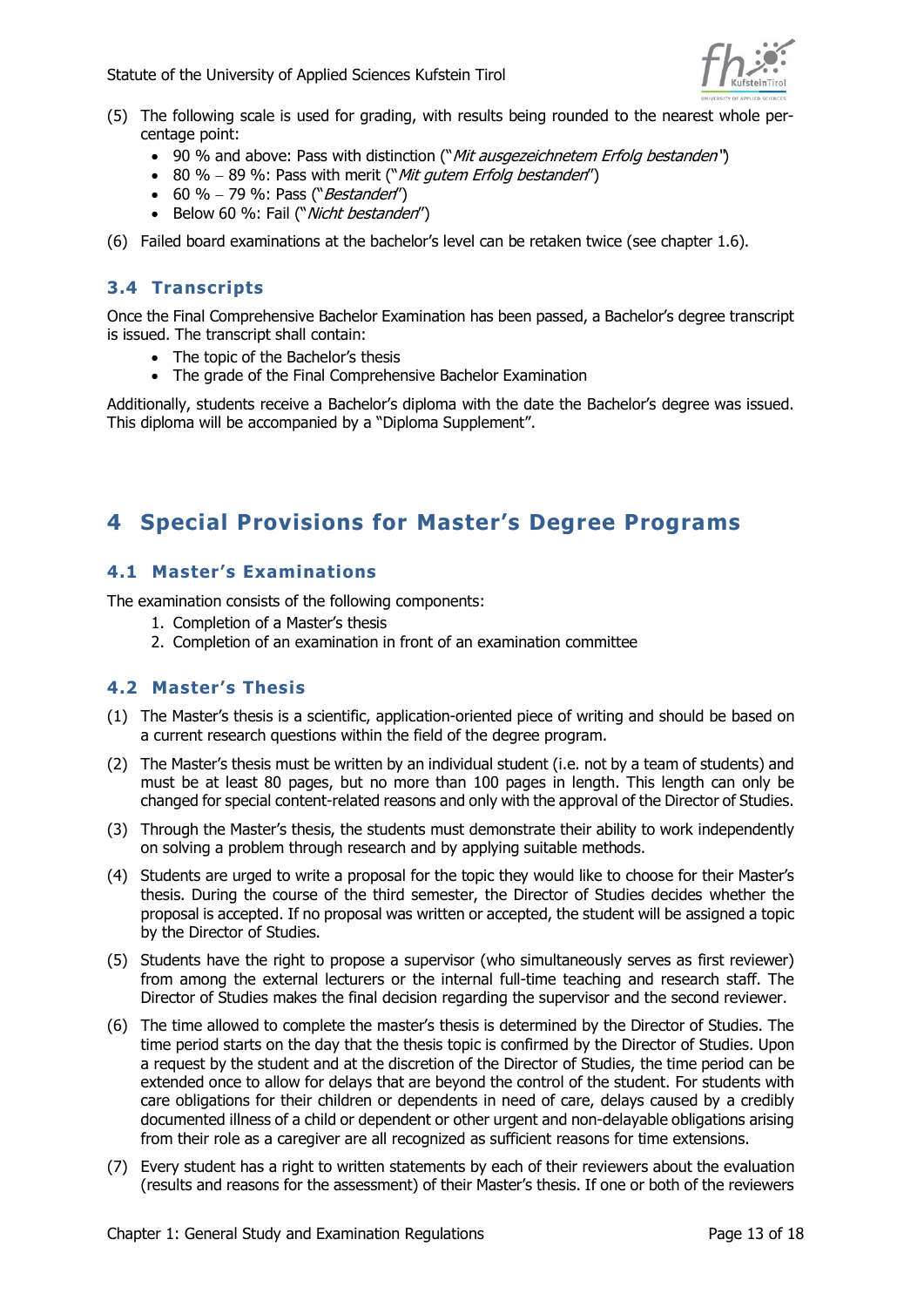

award the thesis with the grade 'fail', the thesis is rejected and has to be revised and resubmitted. A thesis can only be resubmitted twice. If, after the second resubmission, the thesis is awarded with the grade 'fail', no more resubmission attempts are permitted and the degree program cannot be continued. However, an application to repeat the academic year can be filed (see chapter 1.6). If both evaluators award a passing grade, the arithmetic mean of the individual assessments (percentage points) will be calculated. The thesis grade accounts for 40 % of the comprehensive Master's examination grade.

- (8) The Master's thesis must be submitted by the due date, and in accordance with the guidelines set down for Master's theses established by the University of Applied Sciences Kufstein Tirol.
- (9) Students must submit a written declaration stating that their Master's thesis was entirely written by themselves (i.e. independently and without outside help) using only the listed sources and resources.
- (10) Once a student has started to write about a topic but before any of their writing has been assessed, they may withdraw from the topic if the Director of Studies agrees to this after consultation with the supervisor.
- (11) The approval of the Master's thesis by the reviewers is one of the prerequisites for the admission to the final comprehensive master examination.
- (12) Students have a right to request a thesis embargo.
- (13) The assessment period for the Master's thesis is 6 weeks from the submission of the thesis.
- (14) For the review of Master's theses, an evaluation report form is determined by the Faculty Council, which includes both content and methodological aspects as well as formal aspects. For a positive overall result, both aspects must be assessed with at least 60 %.

## <span id="page-13-0"></span>**4.3 Final Comprehensive Master Examination**

In accordance with § 3 (2) (6) of the University of Applied Sciences Act (FHG), the final examination leading to the successful completion of a master degree program has to take the form of an examination in front of an examination committee made up of members with field-specific qualifications

- (1) Only candidates who have passed all the relevant exams of their degree program and who have successfully completed their Master's thesis are permitted to take the examination in front of the examination committee. The candidates receive timely written notification (generally at least two weeks prior to the examination) that their admission to the Final Comprehensive Master Examination has been approved.
- (2) The Final Comprehensive Master Examination is an oral, interdisciplinary examination and is open to the public. The examination is held before a field-specific, competent examination committee formed from members of the examination board.
- (3) The examination board consists of all eligible full- or part-time lecturers of the corresponding Master's degree program who are deemed suitable to serve as examiners on the examination board.
- (4) The examination committee is composed of at least three people from the examination board. The members of the examination committee are chosen by the Director of Studies.
- (5) The examination in front of the examination committee lasts at least 45 minutes and includes:
	- A presentation and defense of the Master's thesis (20 % of the final grade)
	- An oral examination interview on the cross-references made in the Master's thesis with relevant subjects of the curriculum, as well as an oral examination interview about other curriculum contents (in sum 40 % of the final grade)

The Master's thesis and the examination in front of the examination committee are initially assessed using the points system established for these components. The Master's thesis will be weighted with 40 % and the examination in front of the examination committee with a total of 60 %. In a second step, the total resulting points will be converted into the grading system established for the assessment of the Final Comprehensive Master Examination.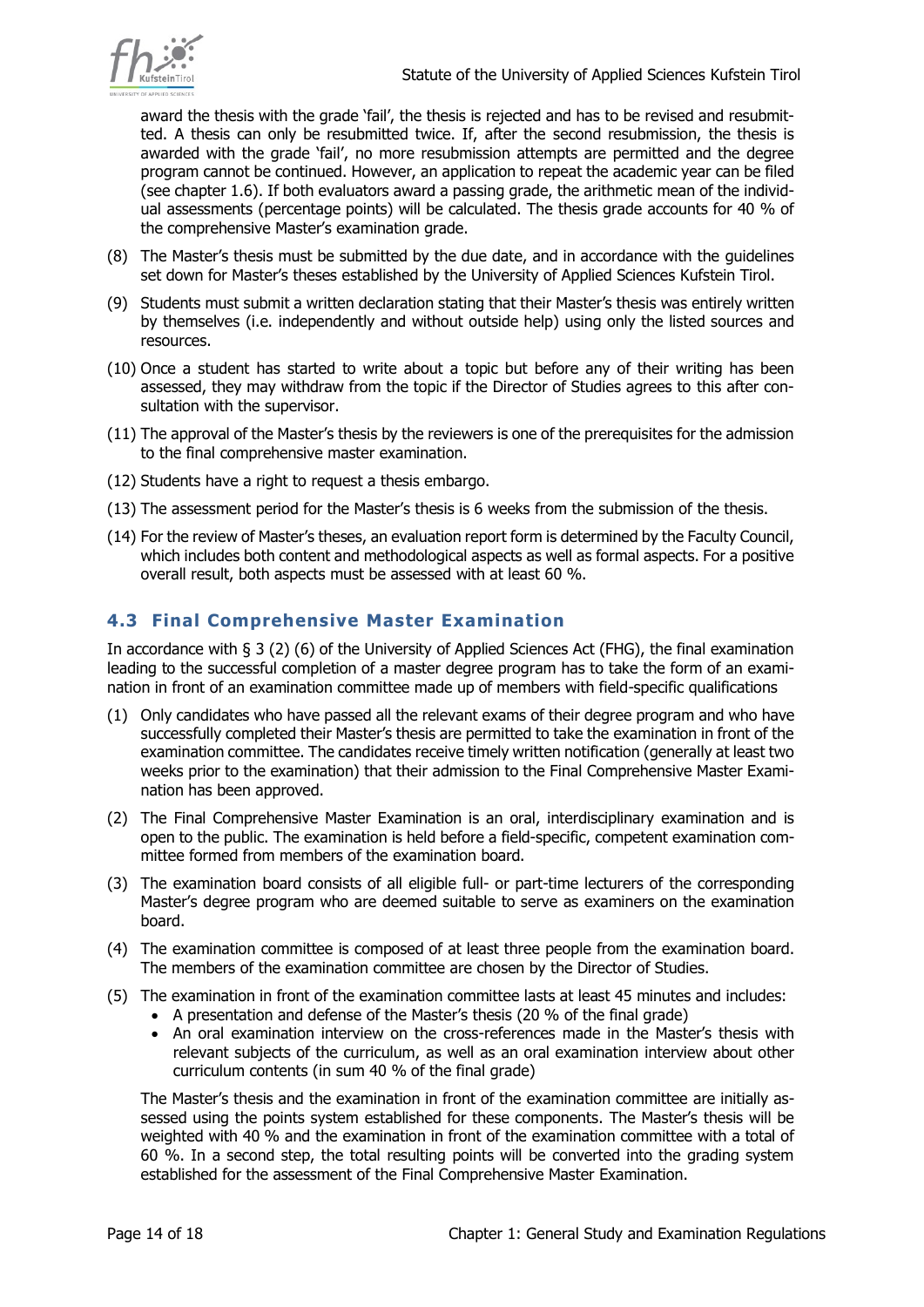

- (6) The examination committee's deliberations and discussions about the results of the oral examination are not open to the public.
- (7) If a candidate fails the exam, the examination committee must justify the failing grade.
- (8) The following scale is used for grading, with results being rounded to the nearest whole percentage point:
	- 90 % and above: Pass with distinction ("Mit ausgezeichnetem Erfolg bestanden")
	- 80 % 89 %: Pass with merit ("Mit gutem Erfolg bestanden")
	- 60 % 79 %: Pass ("Bestanden")
	- Below 60 %: Fail ("Nicht bestanden")
- (9) The Final Comprehensive Master Examination only counts as passed if both the Master's thesis and the examination in front of the examination committee were each awarded a passing grade.
- (10) Failed examinations in front of an examination committee at the Master's level can be retaken twice (see chapter 1.6).

#### <span id="page-14-0"></span>**4.4 Transcripts**

Upon passing the Final Comprehensive Master Examination, a Master's degree transcript is issued. The transcript shall contain:

- The topic of the Master's thesis
- The grade of the Final Comprehensive Master Examination.

Additionally, students receive a Master's diploma with the date of the conference of the Master's degree. The diploma will be accompanied by a "Diploma Supplement".

# <span id="page-14-1"></span>**5 Special Regulations for Language Courses**

## <span id="page-14-2"></span>**5.1 Introduction: The Language Education Concept at FH Kufstein**

The acquisition of foreign language skills as well as intercultural competence is ensured at the University of Applied Sciences Kufstein Tirol by the completion of study-integrated language modules in all Bachelor's programs<sup>1</sup>. In principle, such a module offering is not intended within the framework of the Master's programs, since the foreign language or intercultural competences relevant for the respective occupational field are considered prerequisite for admission to the Master's programs.

The study-integrated language modules offered are designed in accordance with the methodological principles of a communicative, action-oriented approach. As far as their content is concerned, they are structured in line with the competence levels of the Common European Framework of Reference for Languages (CEFR). Thus, the completion of a module corresponds to the acquisition of one of the competence levels of the CEFR (example: first-year students with a level of B2 in English are expected to achieve a level of C1 by the end of the module). A language module comprises 12 ECTS / 9 SWS, divided into 3 semester courses.

The specificity of each degree program and the needs of its future graduates in the desired field of professional practice are reflected in the module policy, which is determined separately by each degree program. Furthermore, the present language education concept aims to support the students as adequately as possible, taking into account their individual situation. Consequently, in their selection of language and course levels, students are encouraged to take into account the outcome of the placement test in English, which they take during the admission procedure, as well as prior knowledge of other languages.

-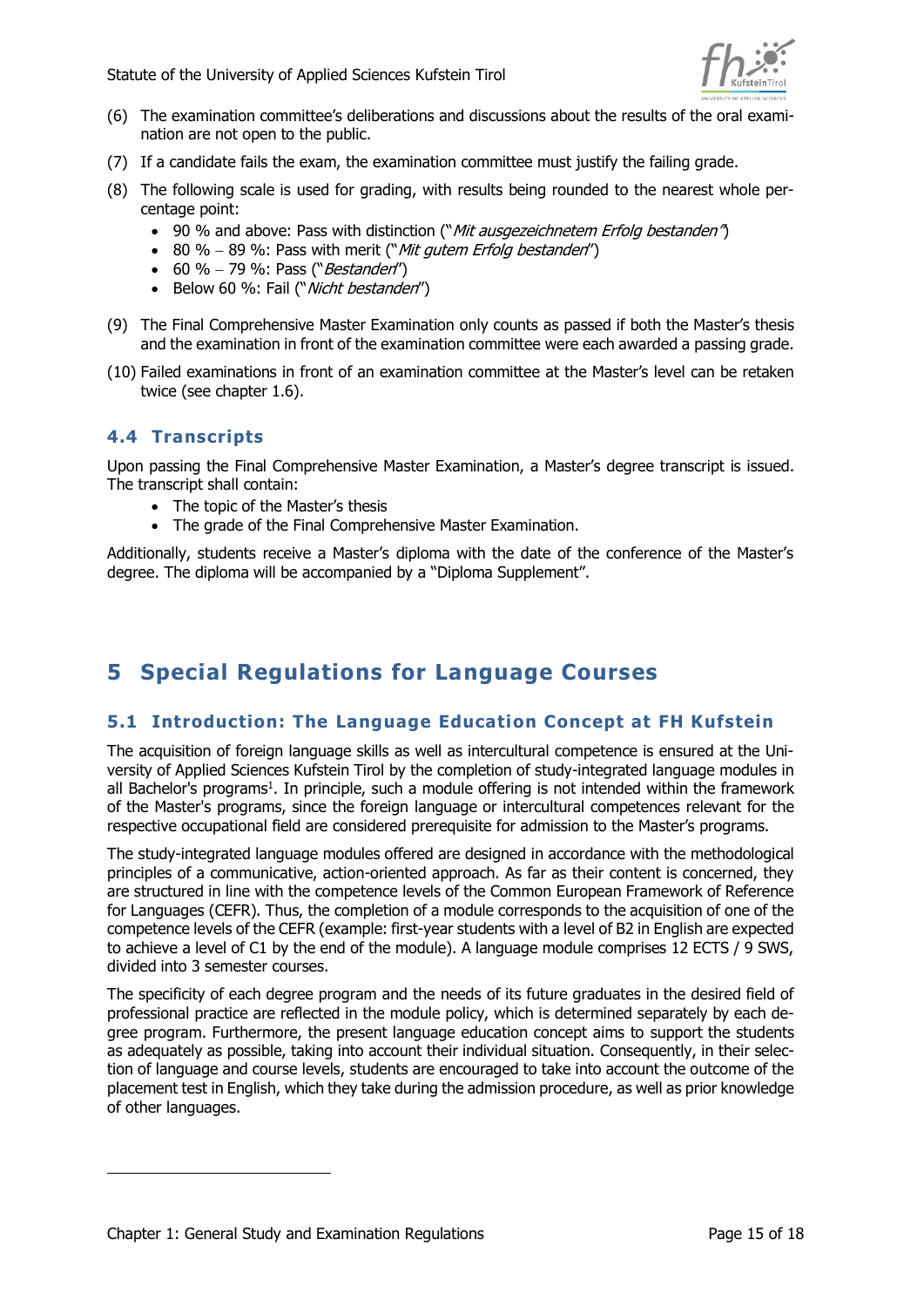

As a result of the two main criteria already mentioned that determine this concept - taking into account the future needs as well as the individual situation of the students – the language education offering in the full-time and part-time format differs in design.

#### <span id="page-15-0"></span>**5.2 Language Education in Part-Time Bachelor's Degree Programs**

The design of language education in the part-time Bachelor's programs is characterized by the needs of the students' current and intended future professional practice, the heterogeneity of the students' language skills and their preparation for future academic application as part of continuing education.

The language education offering can be represented as follows:

| <b>Module "Business English for Professional and Academic Purposes"</b>                                              |  |  |  |
|----------------------------------------------------------------------------------------------------------------------|--|--|--|
| <b>Prerequisite</b>                                                                                                  |  |  |  |
| Placement Test English at B1/B2 Level or                                                                             |  |  |  |
| English Bridge Workshop**                                                                                            |  |  |  |
| <b>Learning Outcome</b>                                                                                              |  |  |  |
| Competency Level (CEFR) B2/C1                                                                                        |  |  |  |
| and                                                                                                                  |  |  |  |
| preparation for the application of the English language in professional practice                                     |  |  |  |
| as well as                                                                                                           |  |  |  |
| preparation for the application of the English language in the current program of studies and<br>continued education |  |  |  |

\*\* The English Bridge Workshop is an extracurricular offering by the International Business School of the University of Applied Sciences Kufstein Tirol. The English Bridge Workshop involves intensive language training, takes place prior to the start of classes of the first semester, and is associated with separate costs.



## <span id="page-15-1"></span>**5.3 Language Education in Full-Time Bachelor's Degree Programs**

The design of language education in the context of the full-time Bachelor's degree programs is characterized by the needs of future graduates in the desired field of professional practice and the preparation for compulsory study abroad. The students are able to select their language(s) of preference as long as prerequisites are met.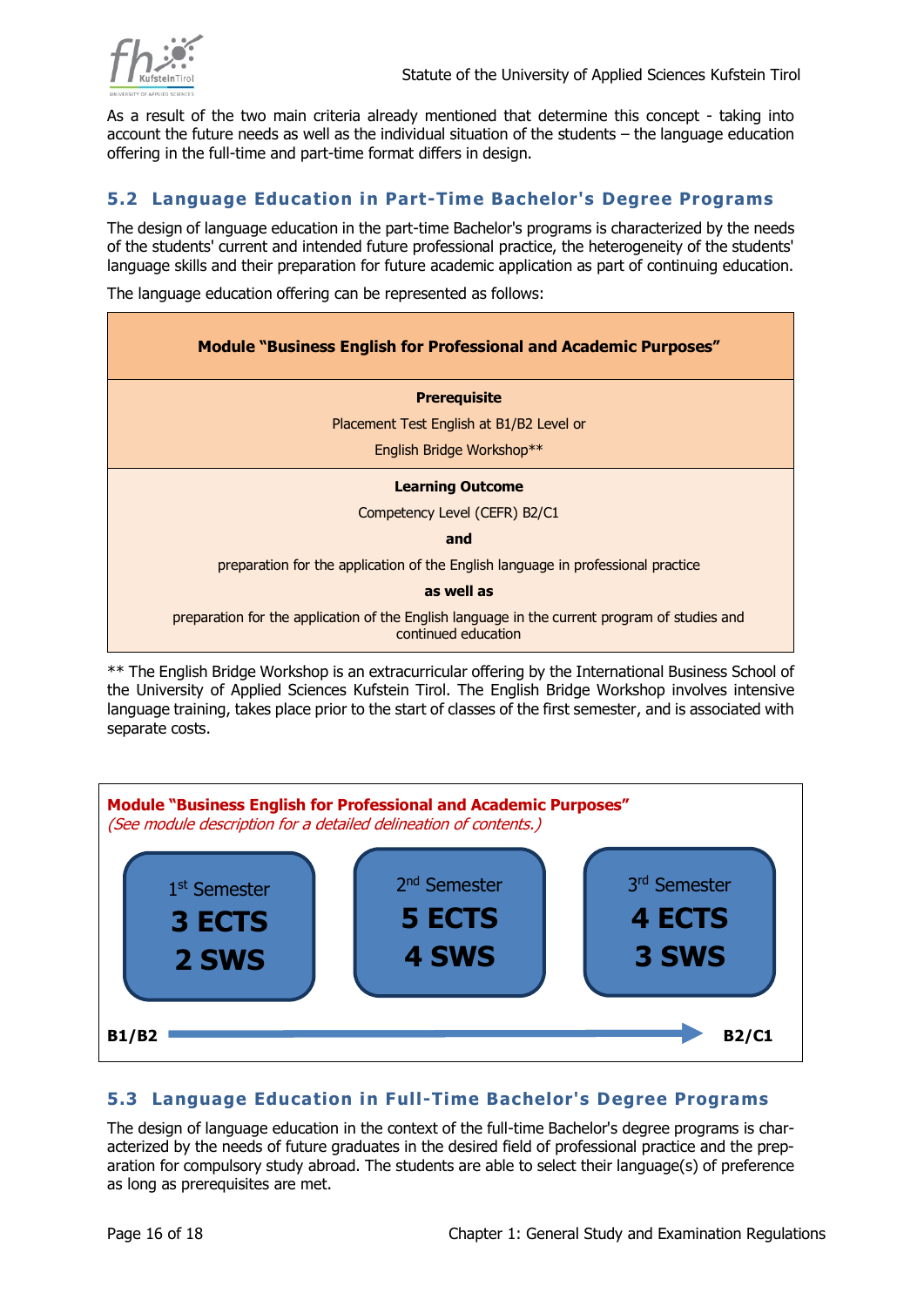

The language education offering can be represented as follows:

| <b>Business English</b><br>for Professional<br>and Academic<br><b>Purposes</b><br>$C2*$                      | <b>Business English</b><br>for Professional<br>and Academic<br><b>Purposes</b><br>C1                         | <b>Business English</b><br>for Professional<br>and Academic<br><b>Purposes</b><br><b>B2</b>                  | Chinese A1/A2*<br><b>French A1/A2</b><br><b>Italian A1/A2</b><br>Russian A1/A2*<br><b>Spanish A1/A2</b>                          | French B1/B2*<br>Italian B1/B2*<br><b>Spanish B1/B2</b>                                                 |
|--------------------------------------------------------------------------------------------------------------|--------------------------------------------------------------------------------------------------------------|--------------------------------------------------------------------------------------------------------------|----------------------------------------------------------------------------------------------------------------------------------|---------------------------------------------------------------------------------------------------------|
| <b>Prerequisite</b><br><b>English Placement</b><br>Test at C1 Level                                          | <b>Prerequisite</b><br><b>English Placement</b><br>Test at B2 Level                                          | <b>Prerequisite</b><br><b>English Placement</b><br>Test at B1 Level                                          | <b>Prerequisite</b><br>No previous skills in the<br>language selected based                                                      | <b>Prerequisite</b><br>Previous skills in the<br>language selected                                      |
|                                                                                                              |                                                                                                              | Or English Bridge<br>Workshop**                                                                              | on secondary school<br>transcript                                                                                                | based on secondary<br>school transcript                                                                 |
| <b>Learning Outcome</b>                                                                                      | <b>Learning Outcome</b>                                                                                      | <b>Learning Outcome</b>                                                                                      | <b>Learning Outcome</b>                                                                                                          | <b>Learning Outcome</b>                                                                                 |
| <b>Competency Level</b><br>(CEFR) C2                                                                         | <b>Competency Level</b><br>(CEFR) C1                                                                         | <b>Competency Level</b><br>(CEFR) B2                                                                         | Competency Level<br>(CEFR) A2                                                                                                    | Competency Level<br>(CEFR) B2                                                                           |
| and                                                                                                          | and                                                                                                          | and                                                                                                          | and                                                                                                                              | and                                                                                                     |
| preparation for<br>study abroad in the<br>English language                                                   | preparation for<br>study abroad in the<br>English language                                                   | preparation for<br>study abroad in the<br>English language                                                   | preparation for study<br>abroad in the English<br>language in a Chinese or                                                       | preparation for study<br>abroad in the language<br>selected in a Spanish,                               |
| as well as                                                                                                   | as well as                                                                                                   | as well as                                                                                                   | Russian region, or                                                                                                               | French, or Italian region                                                                               |
| preparation for the<br>application of the<br>English language in<br>professional practice                    | preparation for the<br>application of the<br>English language in<br>professional practice                    | preparation for the<br>application of the<br>English language in<br>professional practice                    | for study abroad in the<br>English language in a<br>Spanish, French, or Ital-<br>ian region (only very<br>limited opportunities) | as well as<br>preparation for the ap-<br>plication of the lan-<br>guage in professional                 |
| in addition to                                                                                               | in addition to                                                                                               | in addition to                                                                                               | as well as                                                                                                                       | practice                                                                                                |
| preparation for the<br>application of the<br>English language in<br>the current degree<br>program as well as | preparation for the<br>application of the<br>English language in<br>the current degree<br>program as well as | preparation for the<br>application of the<br>English language in<br>the current degree<br>program as well as | preparation for the ap-<br>plication of the language<br>in professional practice<br>in addition to                               | in addition to<br>preparation for the ap-<br>plication of the lan-<br>quage in continued edu-<br>cation |
| in continued educa-<br>tion                                                                                  | in continued educa-<br>tion                                                                                  | in continued educa-<br>tion                                                                                  | preparation for the ap-<br>plication of the language<br>in continued education                                                   |                                                                                                         |

\* Offer is based on demand.

\*\* The English Bridge Workshop is an extracurricular offer of the International Business School of the University of Applied Sciences Kufstein Tirol. The English Bridge Workshop involves intensive language training, takes place before the beginning of the first semester, and is associated with separate costs.